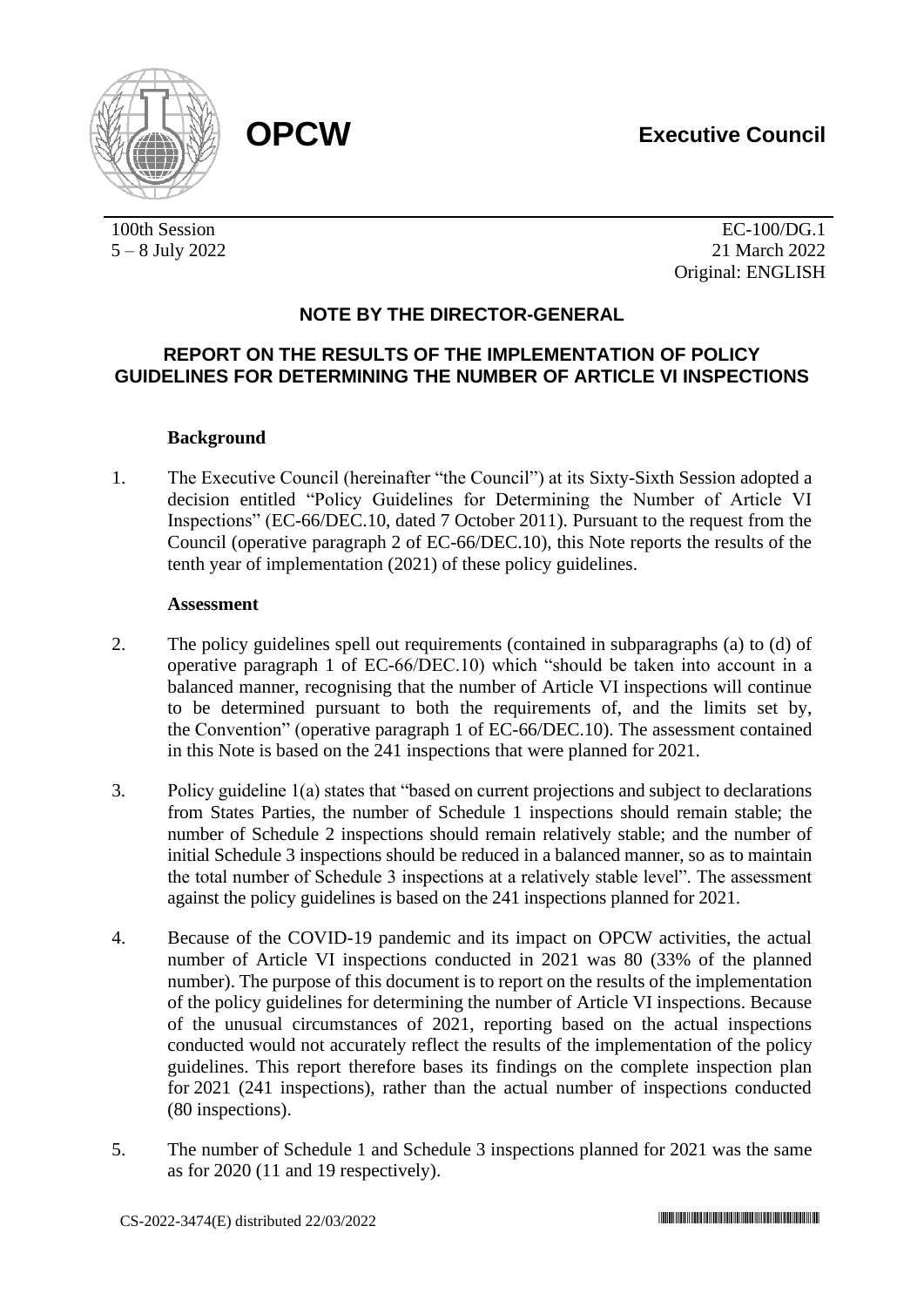EC-100/DG.1 page 2

- 6. From 2004 to 2020, there were 42 Schedule 2 inspections each year provided for in the Programme and Budget. The global chemical industry has grown significantly in the past few years. At the same time, the Technical Secretariat (hereinafter "the Secretariat") has observed a gradual accumulation of Schedule 2 plant sites that are due for inspection, but which remain uninspected each year. This backlog was raised during the July 2020 meeting of the Industry Cluster, with a proposal to increase the number of Schedule 2 inspections in the Programme and Budget from 42 to 49. Accordingly, 49 Schedule 2 inspections were approved in the 2021 Programme and Budget. This increase was accompanied by a corresponding reduction in the number of inspections of other chemical production facilities (OCPFs) from 169 to 162.
- 7. A total of 80 Article VI inspections had been completed by the end of 2021, as follows:
	- (a) Schedule 1: 13 inspections of the 11 included in the Programme and Budget for 2021 (118% of the planned number);
	- (b) Schedule 2: 22 inspections of the 49 included in the Programme and Budget for 2021 (45% of the planned number);
	- (c) Schedule 3: seven inspections of the 19 included in the Programme and Budget for 2021 (37% of the planned number); and
	- (d) OCPFs: 38 inspections of the 162 included in the Programme and Budget for 2021 (23% of the planned number).
- 8. As was the case in 2020, 10 initial Schedule 3 inspections had been planned for 2021 for the reasons explained in the Note by the Director-General entitled "Updated Assessment of a Methodology for the Selection of Schedule 3 Plant Sites for Inspection" (S/1088/2013, dated 11 April 2013).<sup>1</sup> Given the COVID-19 pandemic, it was possible to conduct only one of the 10 planned initial Schedule 3 inspections.
- 9. Policy guideline 1(b) states that "inspectable scheduled and unscheduled Article VI facilities which have not yet received inspections, should be given priority in their related process of site selection". As was the case in the first nine years of implementation of EC-66/DEC.10, the Secretariat continues to give priority to Schedule 1 inspections, as well as initial Schedule 2 and Schedule 3 inspections. Seventeen initial Schedule 2 inspections had been planned; however, because of the COVID-19 pandemic, only six of the 17 planned initial Schedule 2 inspections were conducted in 2021.
- 10. Furthermore, in relation to policy guideline 1(b), the Secretariat observes that all Schedule 1 facilities inspected in 2021 had been inspected in previous years, with the exception of two newly declared Schedule 1 facilities that were added to the 2021 inspection plan. The annual Schedule 1 inspection plan gives priority to newly declared Schedule 1 facilities.
- 11. Policy guideline 1(c) states that "the length of time between two Article VI inspections in any one State Party should not exceed approximately eight years". This requirement was not fully met in 2021, as was the case for the first nine years of implementation of

<sup>1</sup> See, for example, paragraphs 9 and 10 of S/1088/2013.